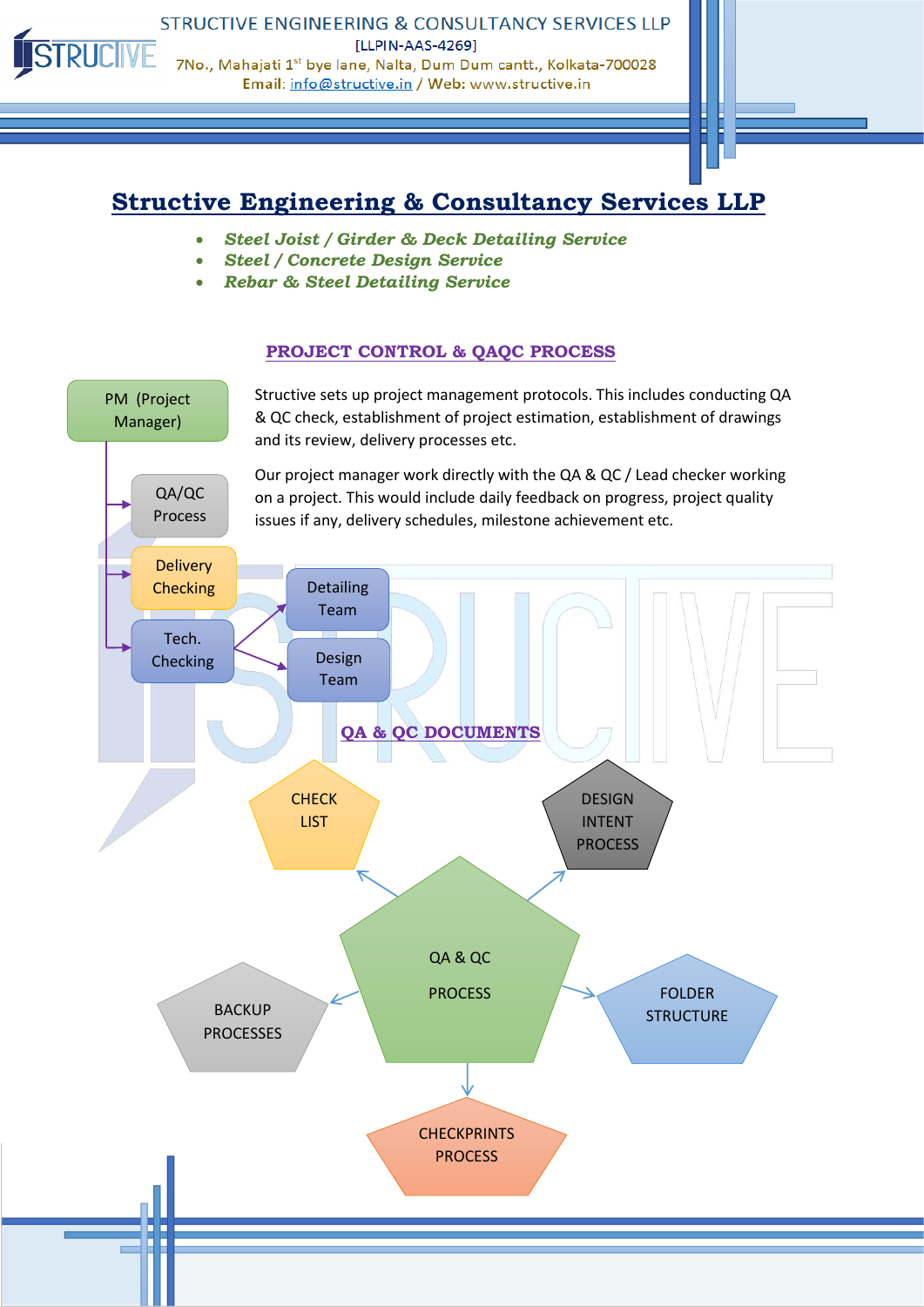

#### **PROJECT EXECUTION PROCESS**

#### **ACTIVITIES CARRIED OUT BEFORE START OF DETAILING:**

Once the project has been awarded to Structive, a team leader is identified; the first activity that takes place is the "Project Quick Study" meeting. This meeting is conducted along-with the checker. At the end of the meeting the following items are finalised:

- **Project Data Sheet:** Instructions and specifications relating to the project. This would include information on loads on member, connections type, identifying critical zone etc. All of these items are then transferred to a checklist which will be used on this project.
- **Generation and sending out of preliminary queries:** While populating the project notes sheet, there would be generic queries based on missing information. These would be sending out to client as RFI (Request for Information).
- **Finalisation of detailing team:** Based on the delivery schedule expected and the criticality of the project, the detailing team is finalised.
- **Document delivery process:** The delivery process will depend upon client requirements and may involve submission of drawings via dropbox or through client specific portals or via mail.

Typically this meeting does not or should not last beyond an hour or so.

#### **ACTIVITIES CARRIED OUT WHEN DETAILING BEGINS:**

Upon start of detailing, the entire team gets together for a detailed project review meeting. In this meeting project data sheet is reviewed and checklists are updated. The team is made aware of all project specific requirements. A detailed delivery schedule is made and individual tasks are allocated to the team members.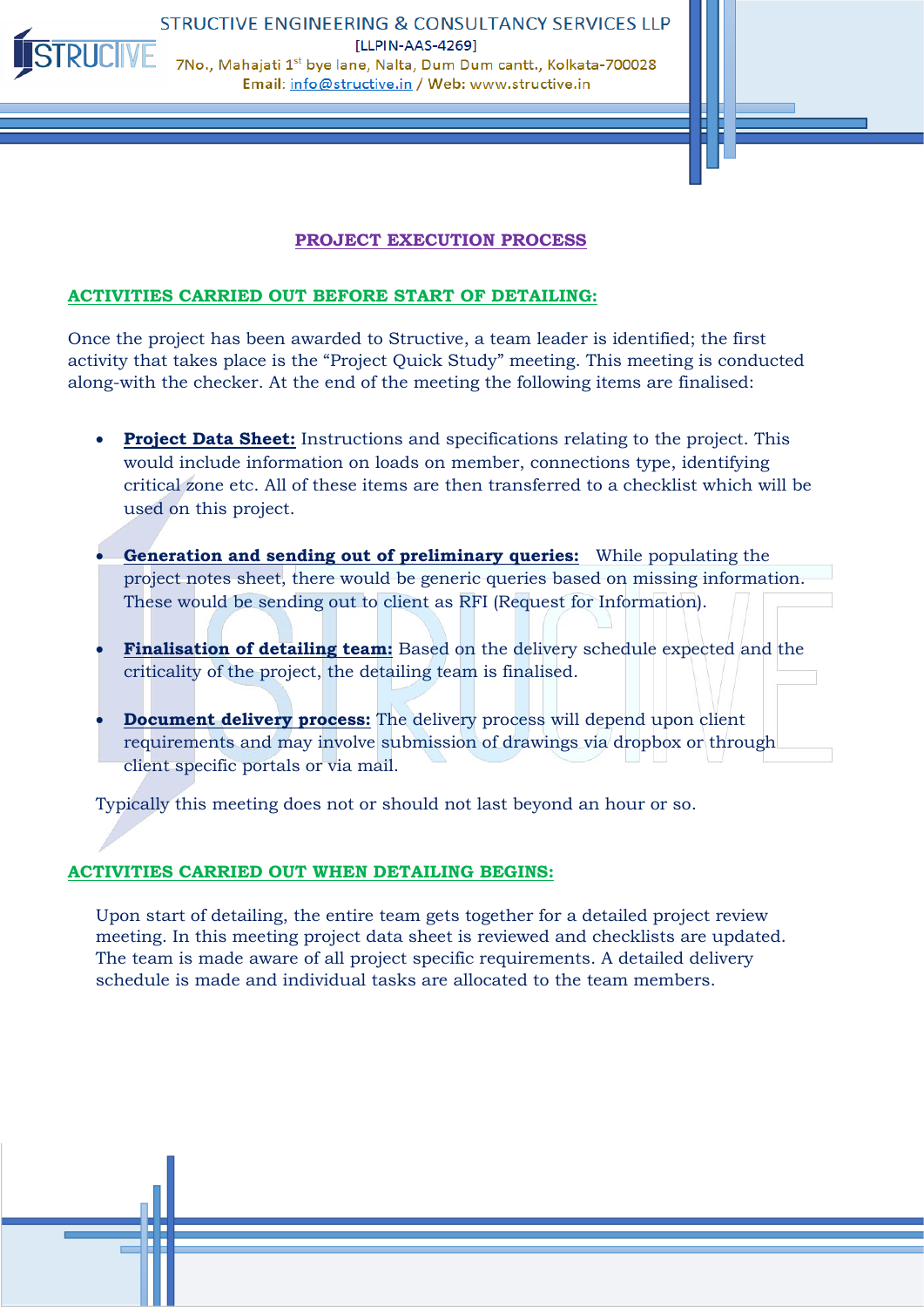

STRUCTIVE ENGINEERING & CONSULTANCY SERVICES LLP [LLPIN-AAS-4269] 7No., Mahajati 1<sup>st</sup> bye lane, Nalta, Dum Dum cantt., Kolkata-700028 Email: info@structive.in / Web: www.structive.in



# **DRAWINGS PREPARATION FOR APPROVAL SUBMISSION:**

Our expectation is to follow a process as detailed below.

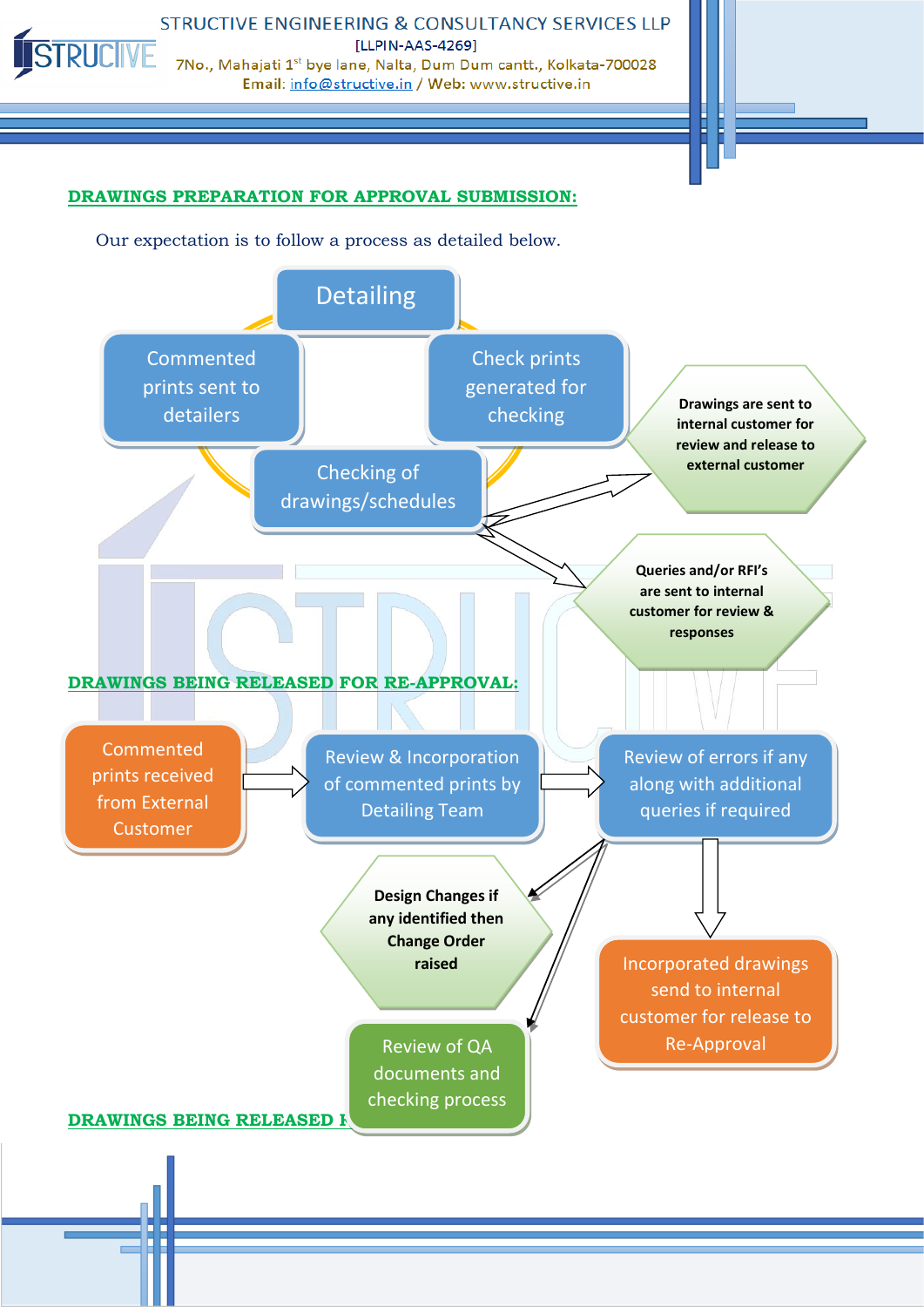STRUCIVE

STRUCTIVE ENGINEERING & CONSULTANCY SERVICES LLP [LLPIN-AAS-4269]

Email: info@structive.in / Web: www.structive.in



## **PROJECT MANAGER QA & QC PROCESS:**